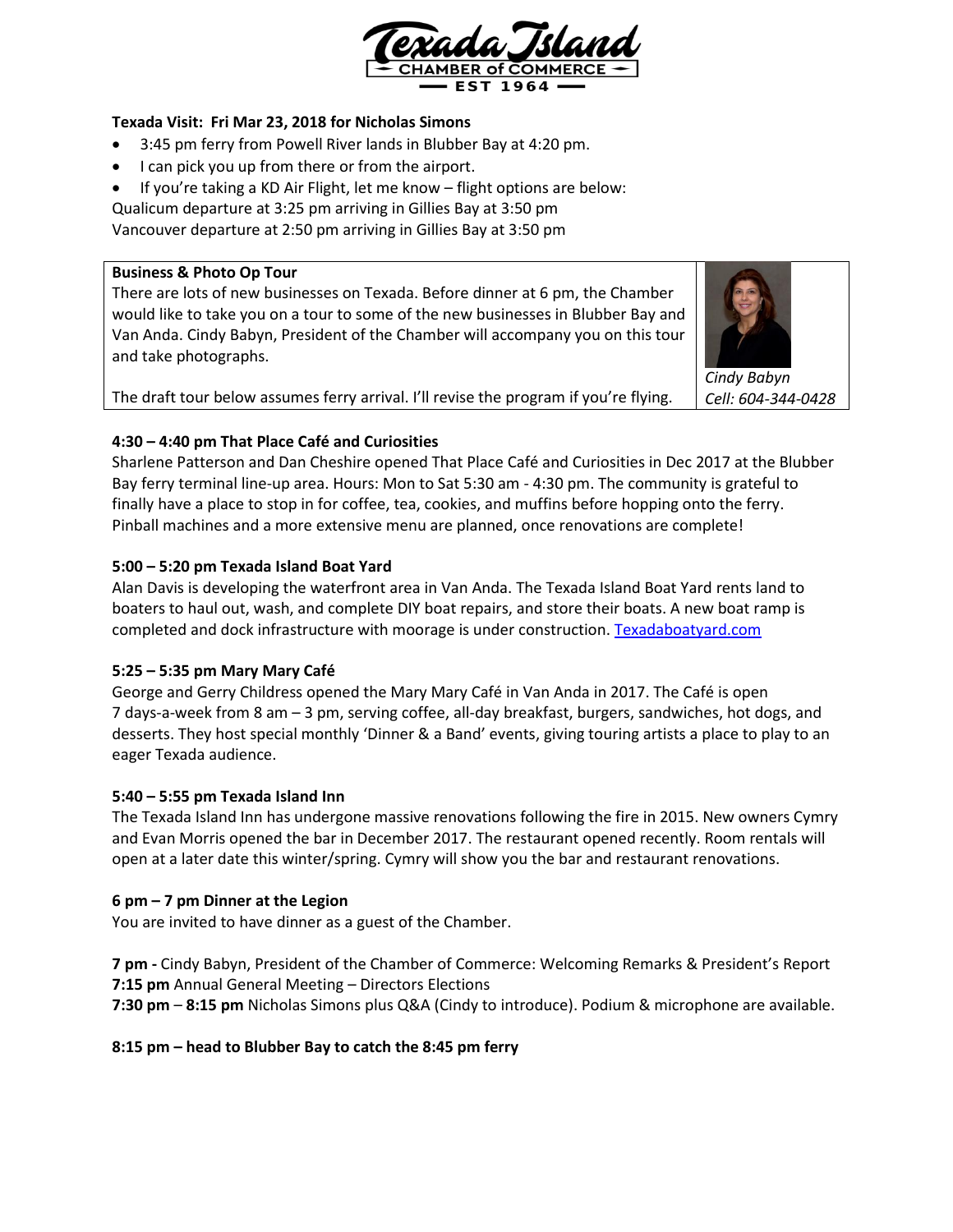

# **Future Visits! A bit more of what's new!**

### **Harmony in the Round**

Located just beside the Texada Boating Club, Bob and Maggie Timms have installed a new 24-foot yurt where they host various arts events, meditation & holistic health activities year-round. The washroom facility has a pay-shower option for the approximately 1,500 boaters that moor at the Texada Boating Club dock throughout the year. This is part of the Texada Vacation Rental property, which sleeps 6 or more.

The new **Texada Aviation Museum** was very pleased to receive a Canada 150 grant. It continues to receive acquisitions and, with the help of the Canada 150 grant, it's undergoing expansion and upgrading its displays. Located in Hangar 8 at the Gillies Bay Airport, the Museum contains advanced flight simulators for youth and adults, a wind tunnel, an aviation library, aerospace displays, model aircraft displays, old aircraft components, a Ham radioshack, and more.

**Flight Training, Ground School:** Valerie Ferguson, the Gillies Bay Airport Manager, is also a Chief Flying Instructor. She's set to launch a new flight training ground school. She will use the Texada Aviation Museum (Hangar 8) for her classroom instruction hours when sufficient students are registered.

**Gallery on Dogwood** is a new art gallery in Gillies Bay, opened in August 2017 by Doby Dobrostanski. It sells work by 10 artists in fused glass, fibre art, jewelry, pottery, photography, wildlife sculptures, paintings and prints. The Gallery is open Thurs-Sun 11 am-4pm in the summer, weekends 11 am-4 pm in other seasons, and at all other times by appointment by calling Doby at 604-223-2588[. goDogwood.com](http://www.godogwood.com/)

**K-Lumet:** An environmentally-friendly kindling product made out of waste materials, is ideal for woodstoves or camp fires. 3 or 16 bundles to a small, easy-to-carry box. K-Lumet bundles burn for 15 minutes to get the fire started. The product is made exclusively by people with disabilities and other barriers to employment and raises money for them. K-Lumet is headquartered in Switzerland. Gillies Bay resident Barbarah Kisschowski has the only franchise licenses in BC to date, for Texada and Powell River. 604-486-6904 [k-lumet.ca](http://k-lumet.ca/product/)

# **Texada Island Museum and Archives**

The new *Little Billie Mine Exhibit*, unveiled on Canada Day in 2017, adds to the Museum's heritage exhibits including *Texada Mining History & Rock* displays, *Jack Leslie Model Ship Collection*, *Surveyor's Blacksmith Shop*, and *Don's Saw Shop* displays, *Captain Vancouver's Route around Vancouver Island*, and the Van Anda Archives. 2017 was a 'record year', with over 1,000 visits to the Museum.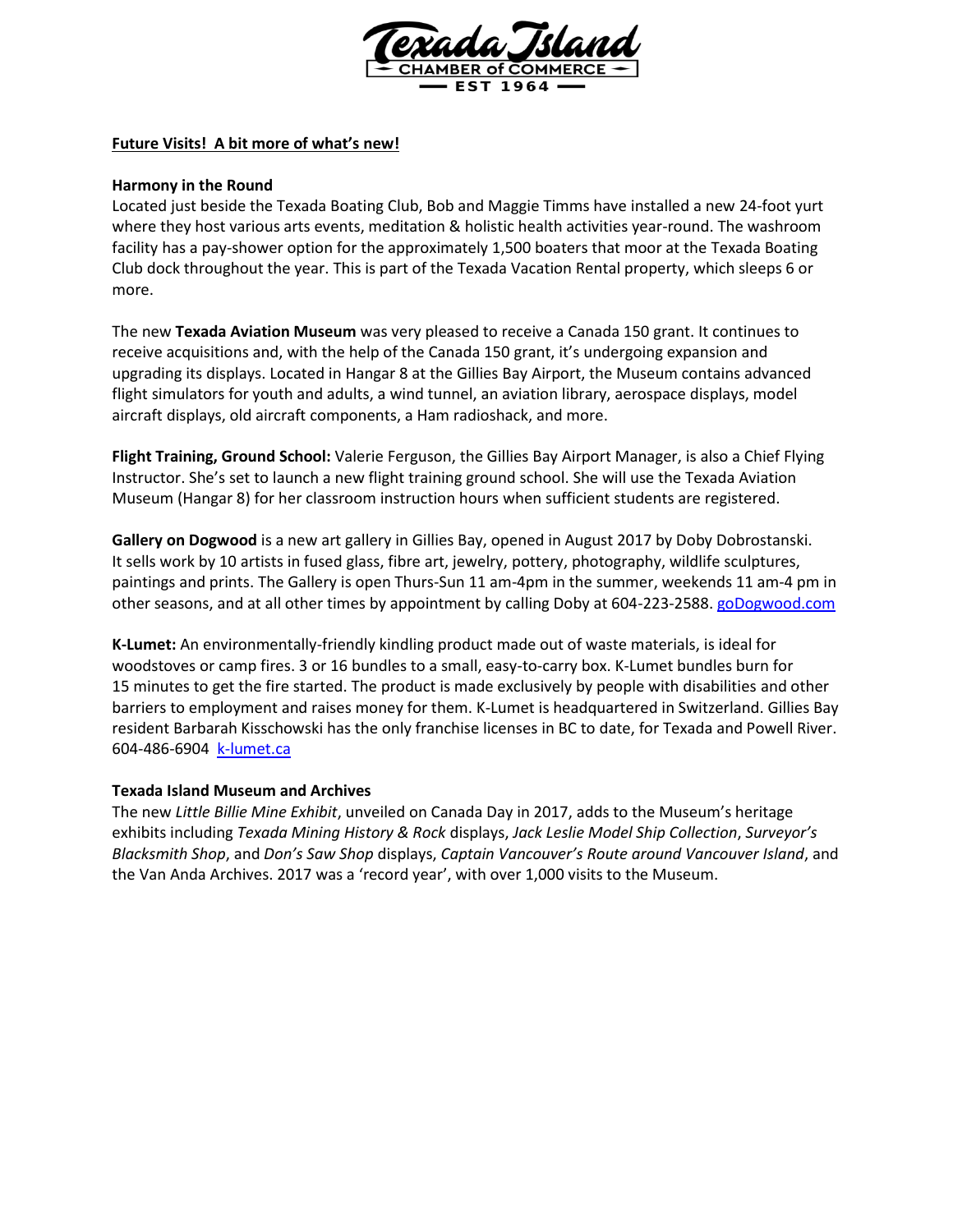

#### **SELECT ISSUES**

# **BC Ferries:** *While ferry management is a provincial issue, Atlantic Canada's ferry passengers get 350 times the federal subsidies that ferry passengers in BC receive (***[source](http://www.vancouversun.com/Stephen+Hume+tale+coasts/10849242/story.html)***). These are our highways. Please lobby to make federal investments more equitable for British Columbians.*

Besides the very high cost of ferrying, in 2015, a high 90<sup>th</sup> percentage of Texadans surveyed wanted to be ferried from Texada to Comox (the vote was to be picked up and dropped off by the Powell River-Comox ferry). Three years later, still zero improvement to our ferry service to Comox. Many of our seniors need medical specialists on Vancouver Island. It's a 5-hour trip each way because the Texada ferry and Salish Orca to Comox vessel schedules don't align well. Many businesses need products from Vancouver Island as not everything is available in Powell River, or they wish to expand sales markets there. Even Lafarge needs to get its supplies and repair services from Vancouver Island. 10 hours of traveling before the work-day clock starts does not make good business sense. The Chamber is one of the organizations lobbying for direct service between Texada and Comox. In November, a BC Ferries-contracted consultant submitted their study of our Blubber Bay dock infrastructure to determine whether it could accept the Salish Orca vessel, and/or may require upgrades.

BC Ferries committed to studying 3 options for Texada-Comox service: a) using the current North Island Princess Texada vessel (pilot could start in spring/summer 2018); b) using the new Texada vessel in 2020; c) or using the Salish Orca in 2019, if our dock can handle it. Many Texadans do not want to wait until 2019-2020 for this vital service, preferring servicing as soon as possible. In a phone call (Feb 20, 2018), Darin Guenette said they don't think they can use our current ferry to get to Comox, he doesn't know the outcome of the dock study, and it's possible that the next Ferry Advisory Committee meeting could occur on Texada in May. More zero improvements for us, it seems… **PLEASE help us if you can, Nicholas.**

#### **No Seniors Residence on Texada**

Texada is nearly tied with Sidney, BC for the 4<sup>th</sup>-oldest community in Canada, per capita. People age-off the island when greater support is required. Texadans have serious concern about this. Texada Aging Population Initiative (TAPI) is a new community group exploring options to establish a senior's residence on Texada. There are issues with acquiring land and paying for it but TAPI is advancing well in its consultations and planning. They are researching what grants are available and are considering whether to establish as a non-profit or charitable organization. TAPI would like to meet with you about this in the coming months.

#### **No Ground Transportation on Texada**

Texada has no public transportation or corporate (e.g., taxi service) transportation. (There is a BC Transit bus that takes residents to Powell River on Thurs mornings.) The Texada Boating Club receives over 1,500 boats mooring on our shore in Van Anda. Once they land, boaters are limited to walking around Van Anda. Last summer, over 8,000 people visited Shelter Point Regional Park. Once people install their camping set-up, few want to drive around. When pilots land at the airport, they have no vehicle service to take them anywhere. It would be great if we had a vehicle and drivers to connect visitors with our businesses and cultural activities. Some of our drivers are aging, and some residents don't own vehicles. The Chamber is exploring options to improve this aspect of island-living.